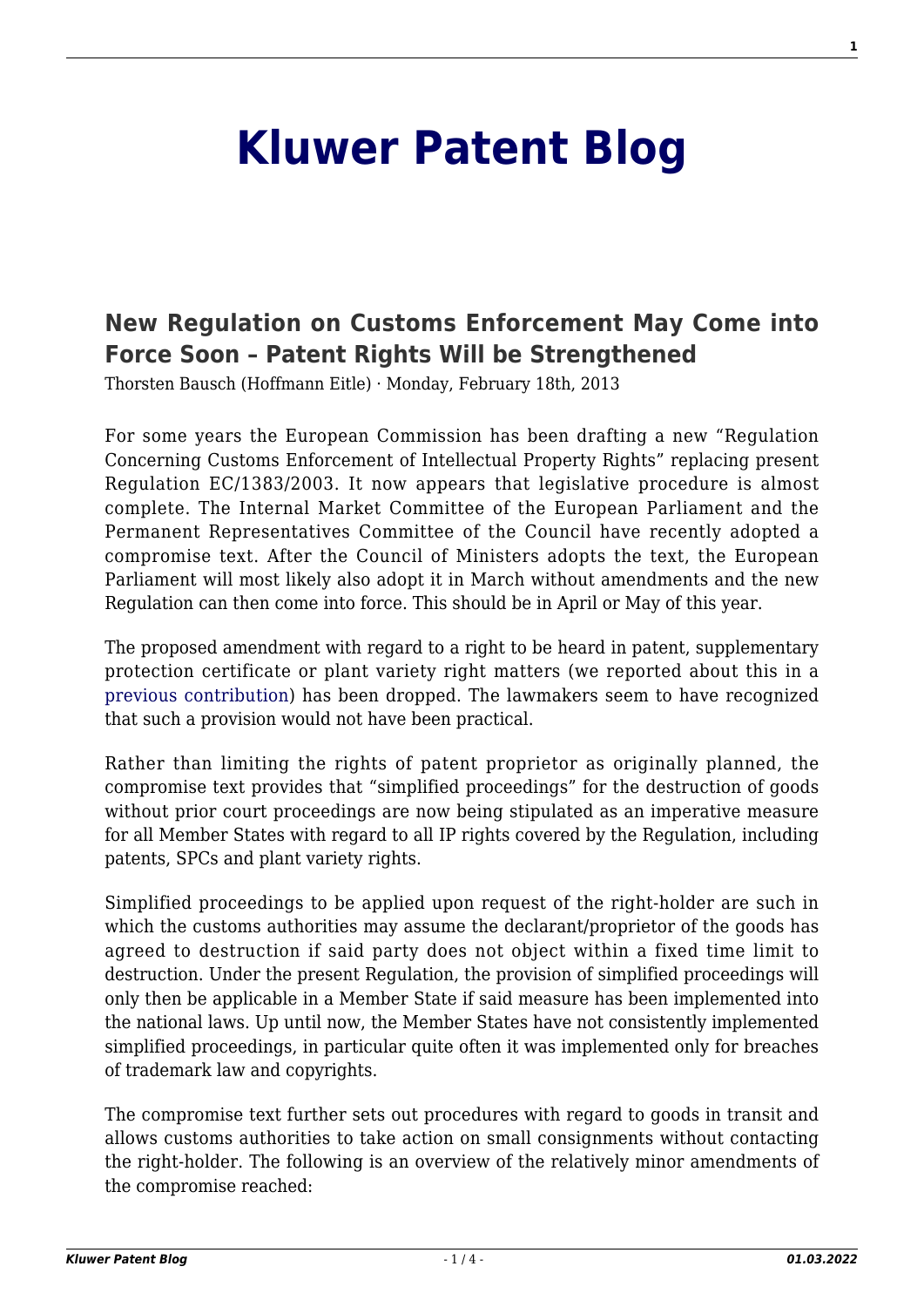#### 1. Goods in Transit

• Customs must carry out "applicable controls" and "reasonable identification measures" on goods in transit in the customs territory of the European Union on the basis of a risk analysis in order to prevent infringement of IP rights protected in the EU. The customs authorities must also cooperate with third countries when enforcing such IP rights.

• When pharmaceuticals are in transit, customs authorities will only then be able to intervene if the customs authorities believe there is the risk that these will be redirected to the internal market. (This is one of the measures instituted so as to promote access to pharmaceuticals in developing countries. In the past when there had been suspicion of patent infringement by pharmaceuticals being shipped, for instance, from India via the EU to Brazil the pharmaceuticals were then seized by the EU customs authorities).

• The Commission and the Member States can transfer information as to possible infringements of rights to the customs authorities in third countries, particularly when suspected goods in transit have their origin or their destination in the respective third country.

#### 2. Simplified Proceedings

Simplified proceedings regarding destruction of certain goods (without court proceedings) will be introduced as an obligatory measure in all Member States and its scope of application will be extended to all intellectual property rights.

#### 3. Small Consignments

Special proceedings are being introduced for small commercial consignments that contain counterfeit goods or goods that have been illegally produced in order to counteract the rapid increase of sales over the Internet. These special proceedings for small consignments will allow the destruction of said illegal goods without the explicit renewed consent of the right-holder if said right-holder has already provided customs with general permission in its application. The customs authorities will be able to demand reimbursement of the costs for the proceedings from the applicant/rightholder should this become necessary. A postal item or an item sent by express mail that contains a maximum of three separate units and a maximum of three kilos shall be considered to be a small consignment. The Commission will be able to change this definition at a later date should it prove not to be practical in practice.

#### 4. Reimbursement of Costs

Customs may demand reimbursement of the costs from the applicant. However, the applicant can also sue in a court of law for damages from the infringer or other persons that may be held liable under the national laws. Irrespective of the individual national laws, this could also be the mediator, such as the carrier company.

5. Disposal within the Customs Territory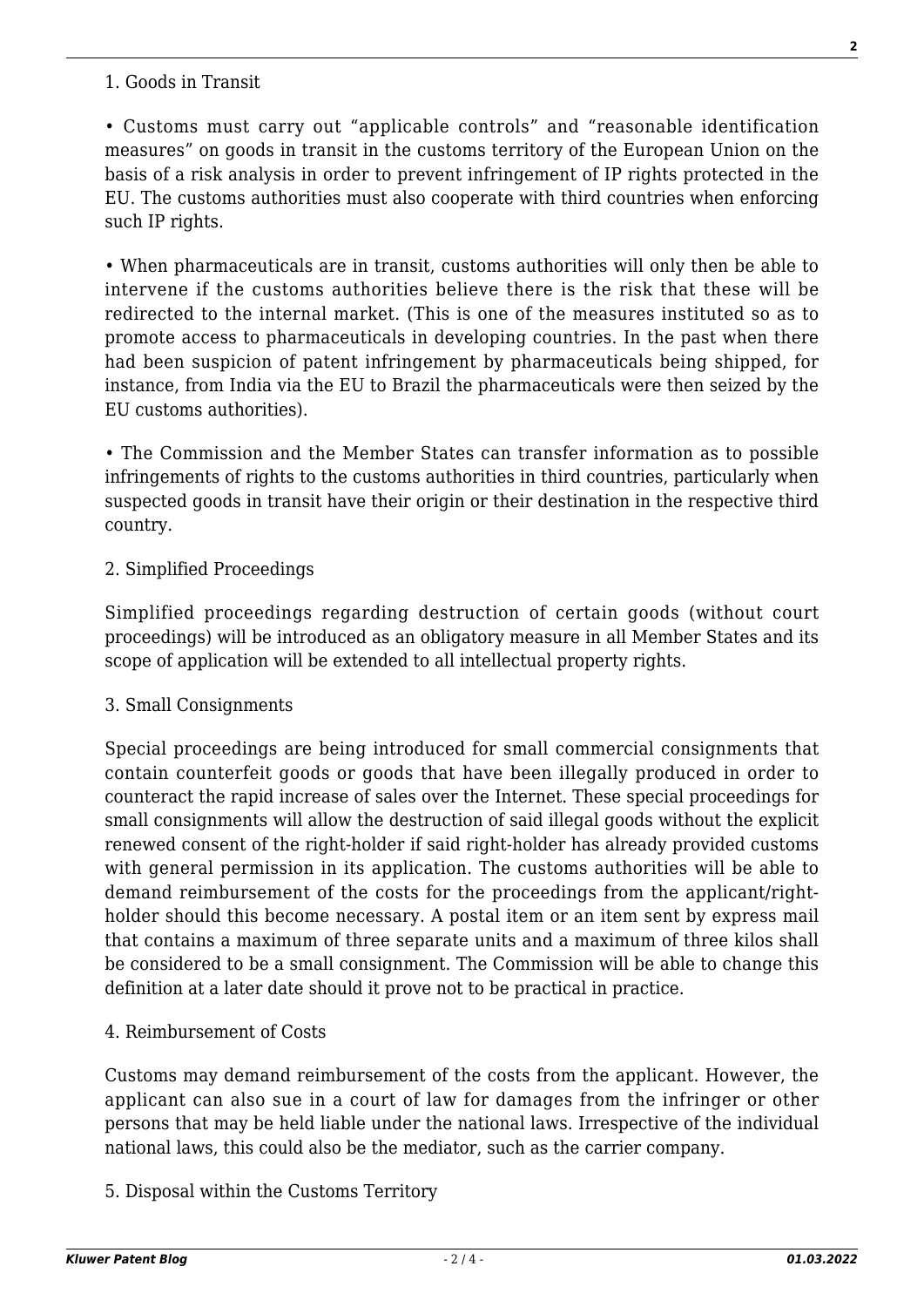Customs authorities may now authorize that such goods that have been released for destruction may be moved under the supervision of the customs authorities between various locations within the customs territory of the European Union. Customs may also allow that such goods may be put into "free circulation" for disposal or for purposes of education.

6. COPIS Databank

The COPIS databank is being planned for the central storage of applications. Responsibility for control, administration and data security shall be established. The principle of "specific purpose" shall apply to the exchange of information, i.e. data may only be used for the purpose for which the databank was established.

Anja Petersen-Padberg

*To make sure you do not miss out on regular updates from the Kluwer Patent Blog, please subscribe [here.](http://patentblog.kluweriplaw.com/newsletter)*

### **Kluwer IP Law**

The **2021 Future Ready Lawyer survey** showed that 81% of the law firms expect to view technology as an important investment in their future ability to thrive. With Kluwer IP Law you can navigate the increasingly global practice of IP law with specialized, local and cross-border information and tools from every preferred location. Are you, as an IP professional, ready for the future?

[Learn how](https://www.wolterskluwer.com/en/solutions/kluweriplaw?utm_source=patentblog&utm_medium=articleCTA&utm_campaign=article-banner) **[Kluwer IP Law](https://www.wolterskluwer.com/en/solutions/kluweriplaw?utm_source=patentblog&utm_medium=articleCTA&utm_campaign=article-banner)** [can support you.](https://www.wolterskluwer.com/en/solutions/kluweriplaw?utm_source=patentblog&utm_medium=articleCTA&utm_campaign=article-banner)